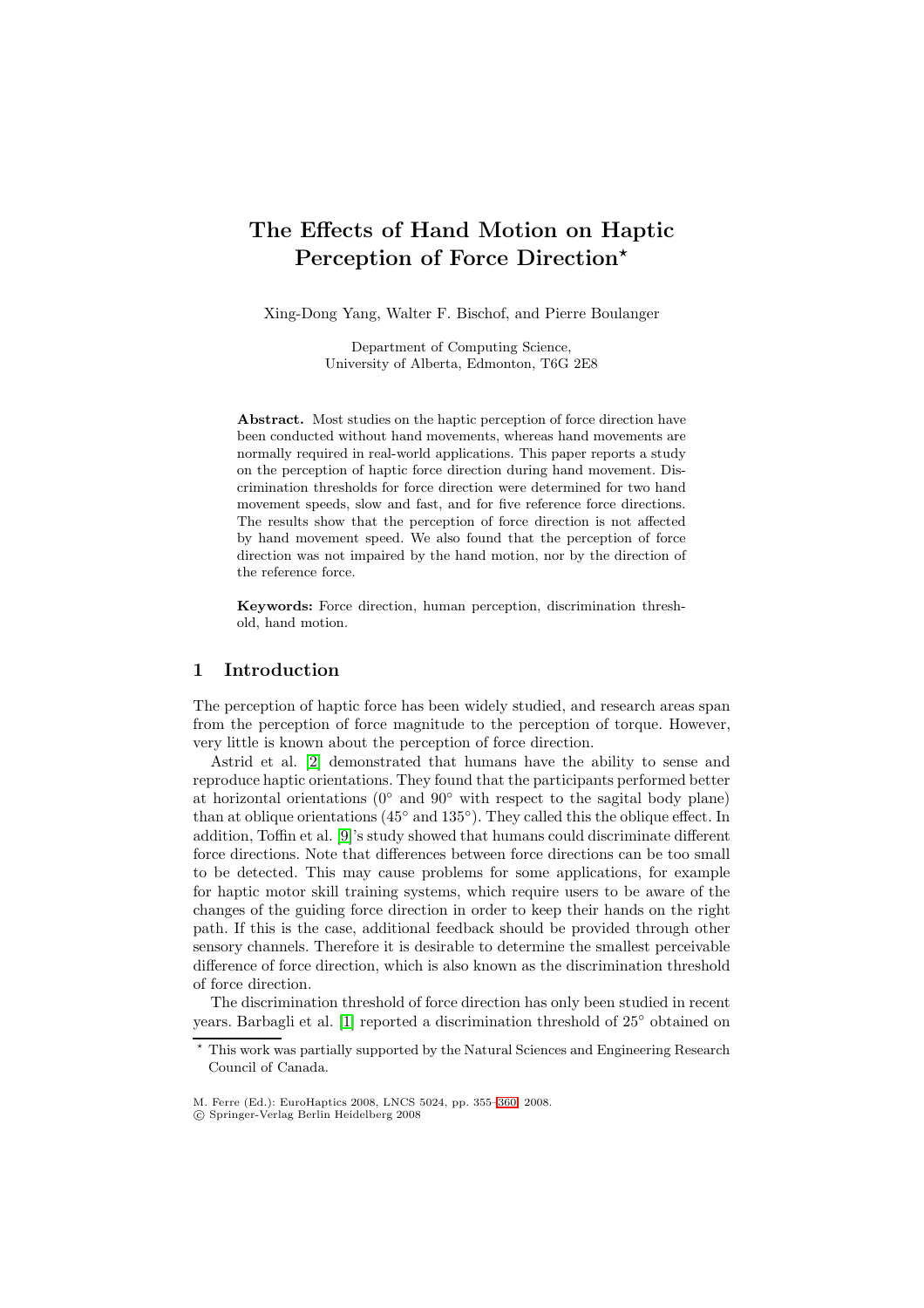#### 356 X.-D. Yang, W.F. Bischof, and P. Boulanger

the participants' steady index finger. Tan et al. [\[8\]](#page-5-4) found that the perception of force direction ranged from 25◦ to 33◦ and that it was not affected by reference force direction.

The reported thresholds were obtained without hand or finger motions. In real world applications, however, hand motions are necessary for performing many tasks. It is thus important to know if and how hand motion affects the discrimination of force direction. In our study, we asked participants to discriminate different force directions with their hands involved in a left-to-right motion, a fundamental component of most hand movements. It has been reported that hand movement speed can affect human perception of roughness [\[4\]](#page-5-5) and the performance of certain tasks [\[10\]](#page-5-6). Therefore, we tested two different hand movement speeds, slow and fast, to investigate the velocity effect in the perception of force magnitude. We also investigated the direction effect when hand movement is involved. We measured discrimination threshold of force direction for five reference force directions, the same as those in [\[1\]](#page-5-2) and [\[8\]](#page-5-4).

## **2 Methods**

### **2.1 Participants**

Twenty-five participants from the University of Alberta took part in this study. The experiment took about 45 minutes, and the participants received \$10 for participation. Every participant signed a consent form prior to performing the experiment.

#### **2.2 Apparatus and Stimuli**

The participants held the stylus of a PHANToM Omni haptic device [\[7\]](#page-5-7) like holding a pen. They placed their dominant arm on an armrest. Their arm movements were restrained by two velcro bands mounted on the armrest to minimize additional kinesthetic cues. A computer keyboard was placed next to the armrest for participants to give responses with the non-dominant hand. Visual feedback was displayed on a 17-inch LCD monitor (see Figure [1](#page-2-0) left).

The participants were required to move the stylus at a constant speed from a start position on the left to an end position on the right. During the hand movement, a force was applied to the stylus, away from the movement direction, and the participants had to detect direction differences in these forces. Assuming the hand movement was along the x-axis, the reference force direction was  $\beta$ degree away from the x-axis, where  $\beta \in (0, 0.45^{\circ}, 90^{\circ}, 135^{\circ}, 180^{\circ})$ . The reference force directions were same as those tested in [\[1\]](#page-5-2) and [\[8\]](#page-5-4), which allowed us to compare our findings with the thresholds reported in those papers. The test force deviated from the reference force by an angle  $\alpha$ . It could be in any direction, i.e. the phase angle of the test force was chosen randomly in every trial (see Figure [1](#page-2-0) right). The force was ramped up from 0 to 1.5N within 1s of the trial start and ramped down to 0 within 1s of the trial end.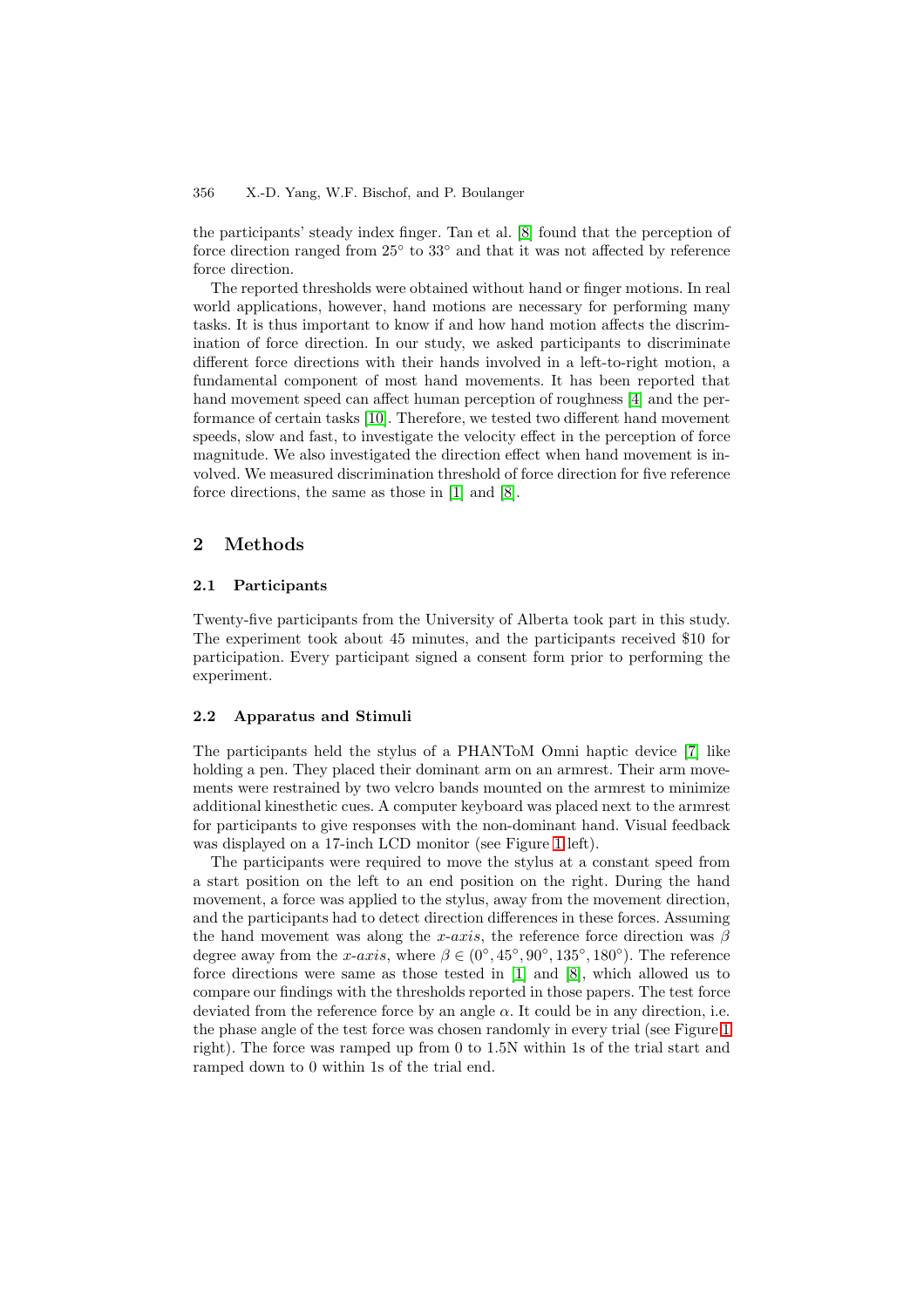

<span id="page-2-0"></span>Fig. 1. Left: Experimental setup for the study on the perception of force direction. Right: The test force vector could point in any direction, as long as the angle between which and the x-axis was equal to  $\alpha$ . For instance, if the reference force direction was  $0<sup>°</sup>$  then the test force could lie anywhere on the cone in (a) and if the reference force direction was 45◦ then the test force could lie anywhere on the cone in (b).

#### **2.3 Procedure and Experimental Design**

To prevent participants from moving off the straight left-to-right trajectory, we put a tangible virtual cylinder between the start point and the end point. To facilitate velocity control, we asked the participants to follow a horizontal progress bar, which had the same hight as the virtual cylinder. A detailed description of the control mechanisms can be found in [\[11\]](#page-5-8).

Participants were given warm-up trials to ensure that they mastered the moving task so that they could attend to the task of discriminating force magnitudes during the experiment. The participants were asked to practice as much as they wanted until they could master the task. The warm-up sessions took between 5 and 20 minutes.

An experiment consisted of a number of blocks, and each block consisted of three trials, two with the reference force direction  $(\beta)$  and one with the test force  $(\beta + \alpha)$ . In each trial, the current stimulus number  $(1, 2, \text{or } 3)$  and the desired hand movement speed were displayed on the computer monitor. The three trials within a block were randomly ordered, and the participants had to indicate which of the three trials had a different force direction by entering 1, 2, or 3 on the keyboard. Responses were recorded and used to determine the value of  $\alpha$  in the next block. For each trial, the hand movement was analyzed, and if the speed bar had been followed at least 90% of the movement duration then the trial was accepted, and the next trial was presented. If not, the whole block was restarted.

The discrimination threshold of haptic force direction was found using a one-up-two-down adaptive staircase method [\[5\]](#page-5-9). The test force deviation  $\delta \alpha$  was set to 9<sup>°</sup>, the step size  $\alpha$  was initially set to 9<sup>°</sup>,  $\alpha$  was increased by  $\delta \alpha$  after each incorrect response, and decreased by  $\delta \alpha$  after 2 consecutive correct responses. After 5 staircase reversals,  $\delta \alpha$  was set to  $2^{\circ}$ . A staircase run was terminated after 10 reversals with  $\delta \alpha = 2^{\circ}$ . The experiment finished after two staircase runs were completed. The hand movement speed was the same for each staircase run.

Participants were divided into five groups. Each group tested one of the force directions at two levels of hand movement speed, slow (14mm/s) and fast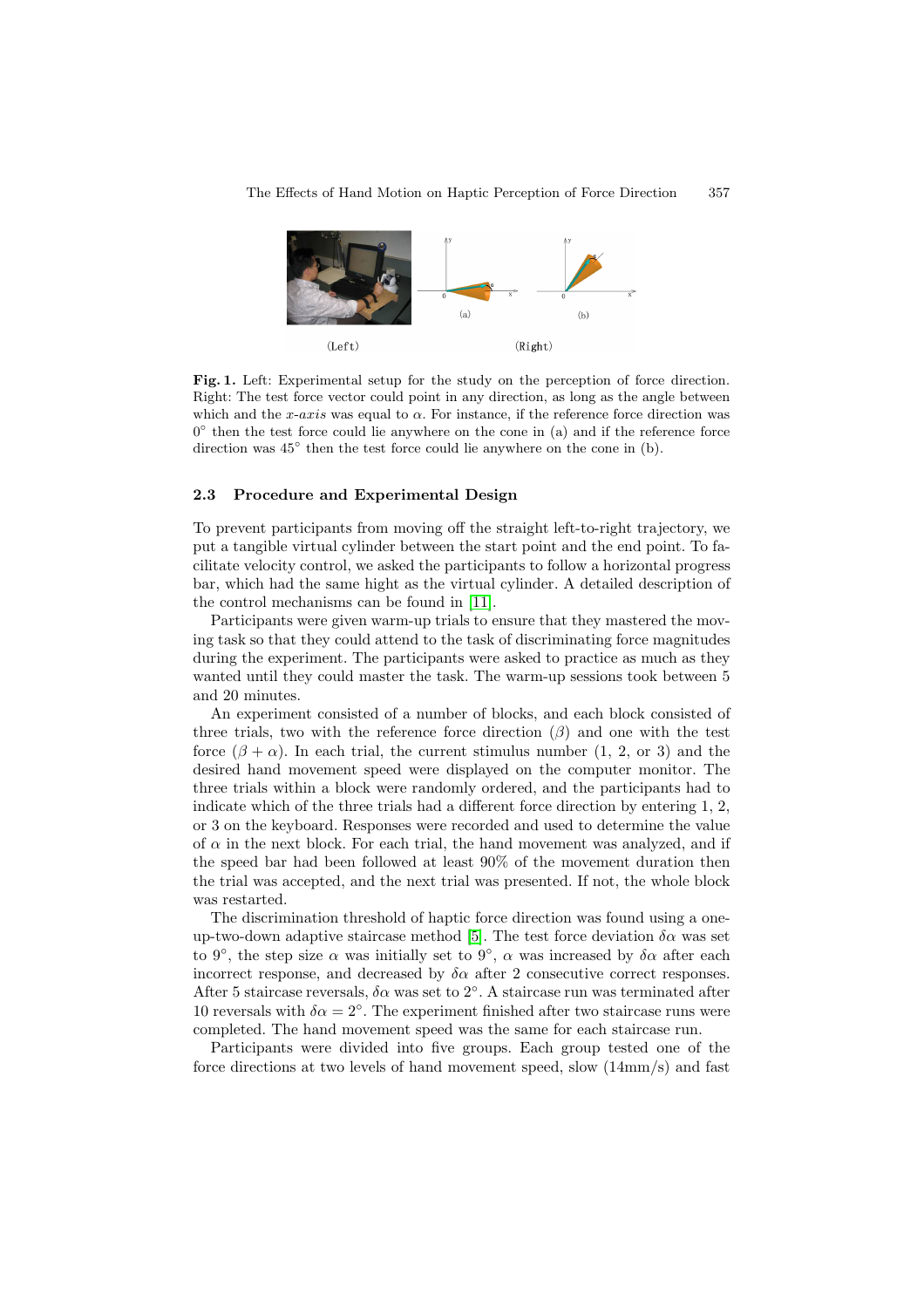(28mm/s). The force directions were randomly assigned to the groups, and the speed levels were fully counter-balanced.

# **3 Results**

Means of the last 10 staircase reversals were calculated for each participant. Individual discrimination thresholds were then calculated by averaging these means. The estimated discrimination threshold of haptic force direction was computed by averaging the thresholds of the corresponding group (Figure [2\)](#page-3-0), for each force direction. The estimated thresholds were analyzed using a two-way mixed analysis of variance (ANOVA) with force direction as a between-subjects factor and (hand-movement) speed as a within-subjects factor.

The ANOVA yielded no significant effect of reference direction,  $F(4, 40) =$ 1.13,  $p > 0.05$ . There was also no significant effect of hand-movement speed,  $F(1, 40) = 0.23$ ,  $p > 0.05$ , and no interaction between force direction and hand movement speed,  $F(4, 40) = 0.47, p > 0.05$ .

To investigate the motion effect, we compared our finding  $(32°)$  with the reported range of threshold (25 $\degree$  to 33 $\degree$ ) obtained on the participants' steady index fingers [\[8\]](#page-5-4). A one-sample  $t-test$  was conducted to compare our result against the lower and upper bound of the reported threshold range. The results show that  $32°$  is significantly higher than the lower bound  $25°$ ,  $t(49) = 3.2437$ ,  $p < 0.001$ , and statistically similar to the upper bound 33°,  $t(49) = -0.7193$ ,  $p > 0.05$ .

### **4 Discussion**

Our study revealed a mean difference threshold of force direction of 32◦, which suggests that, in situations where the change of force direction is less than 32◦, additional visual cues may be needed to facilitate awareness. For instance, assume a



<span id="page-3-0"></span>**Fig. 2.** Discrimination thresholds of force direction for five reference force directions at two speed levels. Means and standard errors are shown.

<span id="page-3-1"></span>**Fig. 3.** If the change of haptic force direction is less than 32◦, the user will not be able to follow the ideal trajectory of ABC. Instead, the user will likely follow a wrong trajectory of ABD.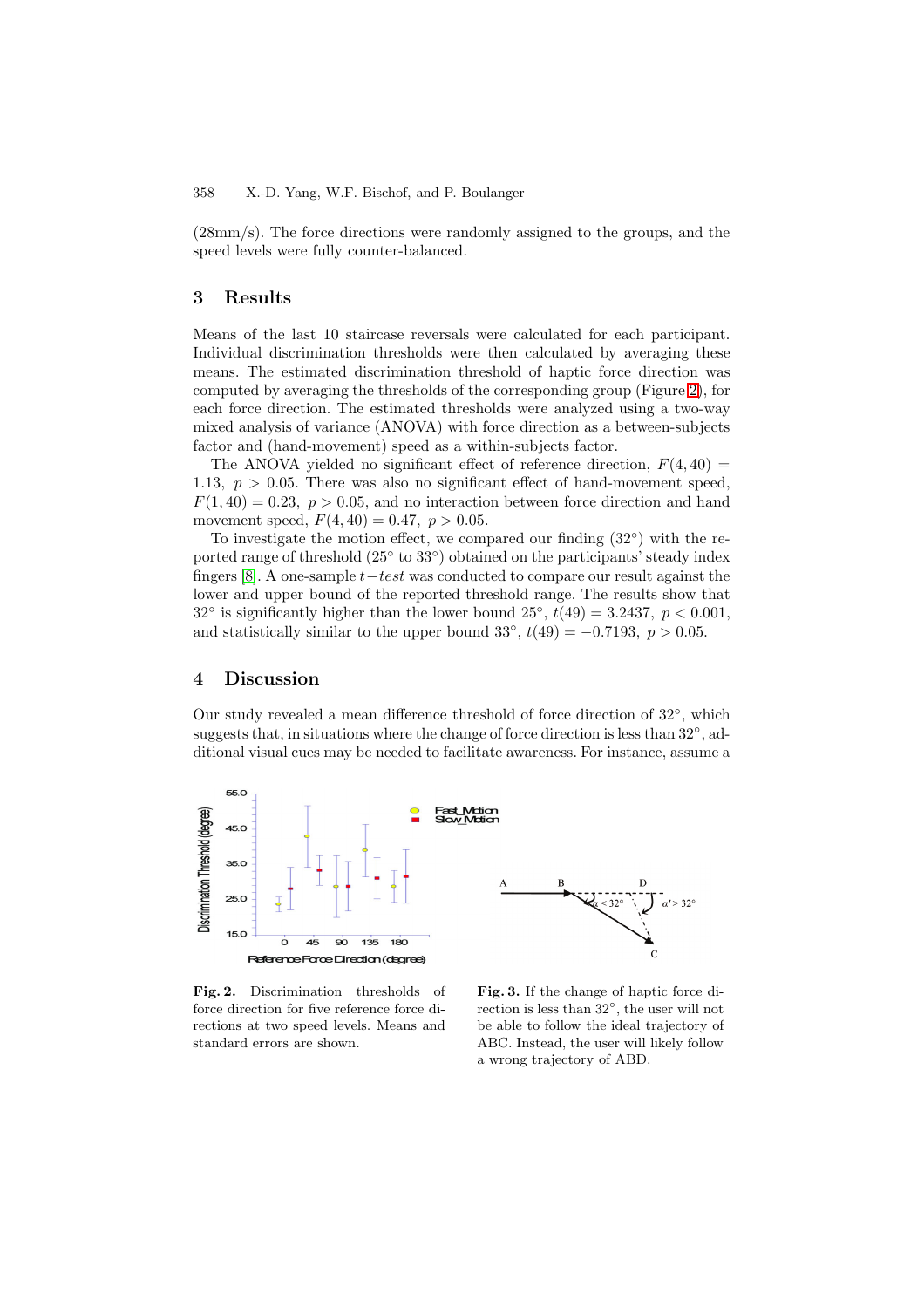motor skill training system leads a user's hand through a trajectory from position A to position C (see Figure [3\)](#page-3-1). The trajectory turns about  $\alpha$  degree at position B. Based on the threshold we have found, if  $\alpha$  is less than 32°, the user will not be aware of the direction change and will likely continue moving towards position D. Therefore, visual clues should be provided in this case.

The threshold found in the present study can also be helpful for optimizing the communication channel of haptic collaborative systems [\[3](#page-5-10)[,6\]](#page-5-11). In such systems, the haptic devices are physically connected by a network, and haptic signals are transferred over a band-limited channel. Our findings suggest that any force-direction changes less than 32◦ are normally undetectable. Therefore, such changes can be discarded from communication packages to save network bandwidth.

Given that the threshold that we found in this study fell into the reported range [\[8\]](#page-5-4), where no hand motion was involved. we conclude that the perception of force direction is not affected by the left-to-right hand motion. Our conclusions cannot go beyond this because the direction of hand movement may possibly affect the perception of force direction.

The ANOVA revealed that the speed of hand movement did not affect the perception of force direction. Figure [2](#page-3-0) shows that the threshold curves of were similar for fast and slow motion. People normally explore the virtual world within a range of hand-movement speeds. Within this range, people appear to be able to precisely perceive the virtual world haptically without being affected by hand movement speed. However, if hand movement speed exceeds the upper speed boundary, haptic perception should be impaired. This may be attributed to the velocity effect or due to reduced duration of haptic stimulation. To the best of our knowledge, such speed limit has not been reported. We chose the speed levels based on our observation of the speeds with which people usually move their hands to perceive the virtual world. Thus the tested speed levels were falling into a range of practical importance. Therefore, we suggest that hand movement speed does not affect human perception of force direction when it falls into this range. The velocity effect may appear when hand movement speed approach or exceed the speed limit.

Regarding the direction effect, the perception of force direction was found to be independent of reference force direction. This result is consistent with the finding reported in [\[8\]](#page-5-4) and indicates that the perception of force direction is not impaired by the oblique effect [\[2\]](#page-5-0). However, as previously mentioned, the tested speed levels were falling into a range of practical importance. The direction effect and/or the oblique effect may appear to impair the perception of force direction if the speed of hand movement exceeds the upper bound of the range. Hence, we suggest that the reference force direction does not affect the perception of force direction when hand movement speed falls into this range.

### **5 Conclusion and Future Work**

The findings of this paper show a preliminary picture of the relationship between perception of force direction and hand motion. We found the discrimination threshold of haptic force direction was 32◦. We also found that hand-movement speed